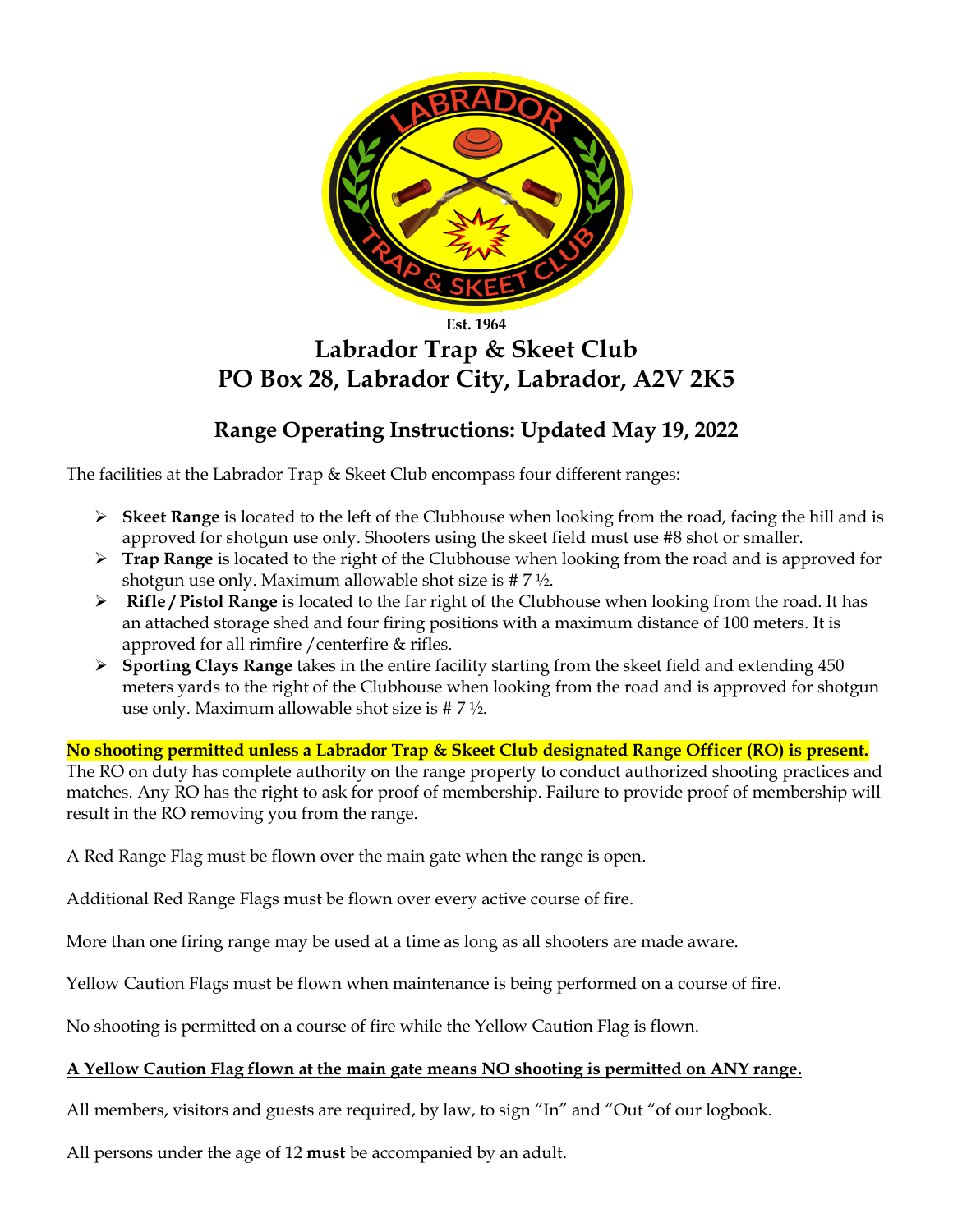No tracers permitted on any range as they pose a significant fire hazard.

### **Eye and Hearing protection is mandatory on all courses of fire at all times.**

The consumption of drugs or alcohol is **strictly forbidden** in the Club or on any range.

Guests and spectators are the responsibility of the member who brought them. They are to be accompanied by said member at all times and are not permitted to wander the grounds.

Guests are required to pay non-member rates plus any additional range fees. Visiting members from other gun clubs will only pay member rates (with proof of home Club membership).

All members, guests and spectators will obey and enforce all posted safety rules as well as helping to keep the Club and grounds free from litter, debris or foreign matter.

All shooters will put away mats, cords, stands or accessories used after each shooting session.

All shooters will collect their spent casings or hulls as well as police their shooting area and collect any targets or debris from their targets after each shooting session.

Personal vehicles are not permitted beyond the main gate without prior consent.

All shooters must be in possession of a valid POL / PAL or RPAL license.

All firearms must be carried in a suitable case for transport to our Club.

All restricted firearms must be double locked for transport to our Club.

Non-restricted firearms require no special permits for transport to our Club as long as you are a member or are being accompanied by one.

All restricted firearms must have a valid **A**uthorization **T**o **T**ransport (ATT) license for our Club issued by the Chief Firearms Officer (CFO).

#### **All shooters will immediately stop shooting, make safe and step away from the line whenever a "CEASE FIRE" command is given.**

#### **At no time during a ceasefire on a given course of fire is anyone permitted to handle firearms, magazines or ammunition.**

Safe firearms handling and behavior is closely monitored at all times. Violating safe firearms handling rules will result in your removal from the course of fire.

Firearms on the Rifle / Pistol Range may be cased or uncased only on the firing line.

**No firearms are permitted inside the Clubhouse:** they are to be stored in the gun rack area on the patio only. Gun cases are to be stowed away and not left on the tables or benches. The RO on duty is exempt from this and may have his firearms inside the Clubhouse.